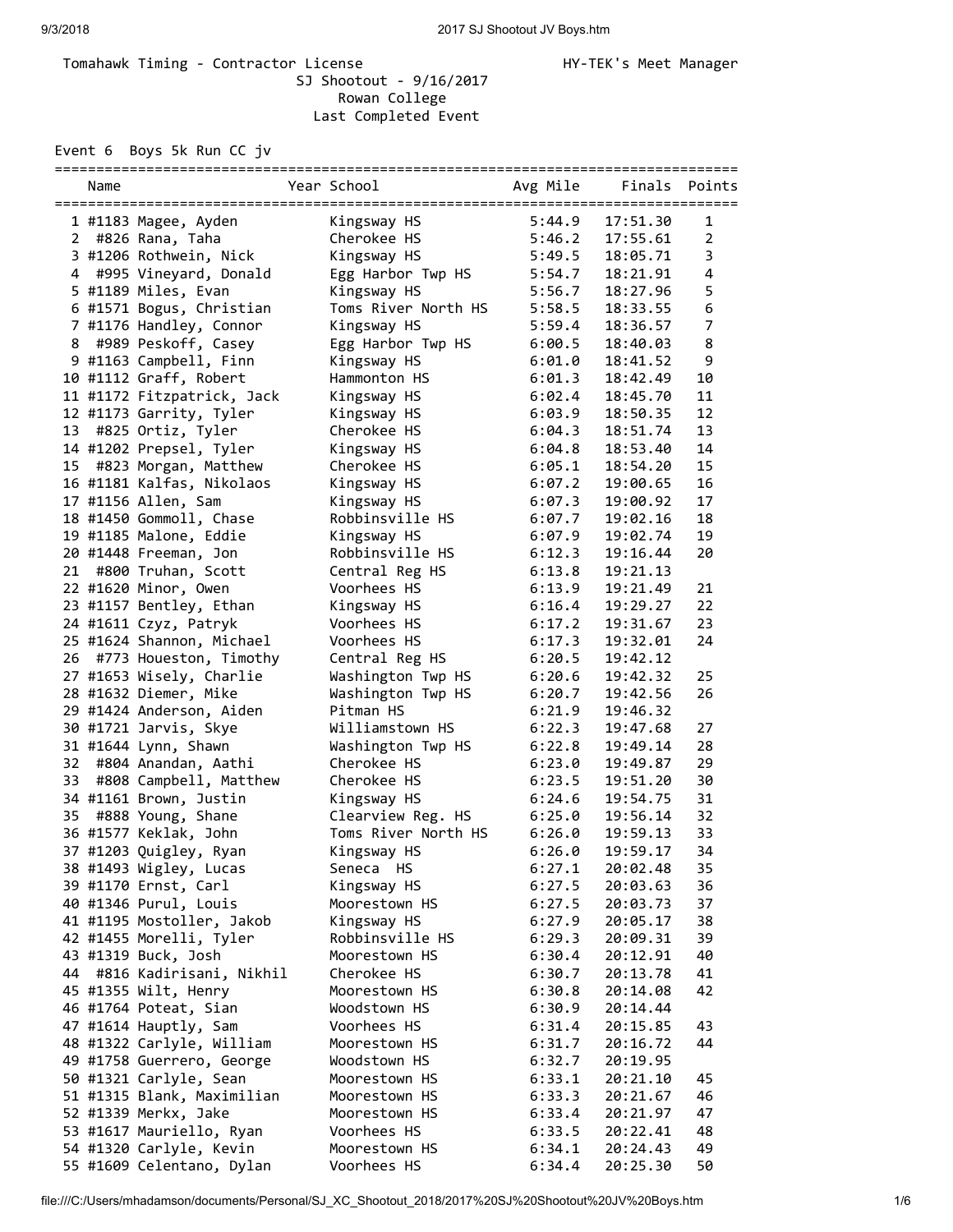### 9/3/2018 2017 SJ Shootout JV Boys.htm

|     | 56 #1472 Elwell, Mason       | Salem County        | 6:36.3 | 20:31.05 | 51  |
|-----|------------------------------|---------------------|--------|----------|-----|
|     | 57 #948 Jackson-Conner, Jo   | Delran HS           | 6:36.9 | 20:33.10 | 52  |
|     | 58 #1504 Patel, Sagar        | St. Augustine Prep  | 6:38.3 | 20:37.25 | 53  |
|     | 59 #1388 Batiz, Daunte       | Oakcrest HS         | 6:38.8 | 20:38.84 | 54  |
|     | 60 #988 Pennock, Nicholas    | Egg Harbor Twp HS   | 6:38.9 | 20:39.09 | 55  |
|     |                              |                     |        |          |     |
|     | 61 #1725 McMahon, Joseph     | Williamstown HS     | 6:39.4 | 20:40.61 | 56  |
|     | 62 #1361 Ballinger, Garret   | Northern Bur        | 6:39.4 | 20:40.75 | 57  |
|     | 63 #1197 Moughan, Gavin      | Kingsway HS         | 6:39.8 | 20:41.89 | 58  |
|     | 64 #1575 Gurm, Suhail        | Toms River North HS | 6:40.7 | 20:44.75 | 59  |
|     |                              |                     |        |          |     |
|     | 65 #1331 Garg, Aditya        | Moorestown HS       | 6:41.0 | 20:45.74 | 60  |
|     | 66 #1182 Kiil, Jeremy        | Kingsway HS         | 6:41.2 | 20:46.27 | 61  |
|     | 67 #1640 kelly, zach         | Washington Twp HS   | 6:41.5 | 20:47.16 | 62  |
|     | 68 #1344 Pillai, Aditya      | Moorestown HS       | 6:41.9 | 20:48.63 | 63  |
|     | 69 #1501 Martini, Will       | St. Augustine Prep  | 6:42.0 | 20:48.92 | 64  |
|     |                              |                     |        |          |     |
|     | 70 #1502 Nailor, Brandon     | St. Augustine Prep  | 6:42.3 | 20:49.67 | 65  |
| 71  | #876 Gamber, Colin           | Clearview Reg. HS   | 6:42.7 | 20:50.90 | 66  |
| 72  | #792 Santoro, Jack           | Central Reg HS      | 6:42.9 | 20:51.49 |     |
|     | 73 #1367 Curcio, Gunnar      | Northern Bur        | 6:43.3 | 20:53.02 | 67  |
|     | 74 #1169 DiLorenzo, Charles  | Kingsway HS         | 6:44.3 | 20:55.83 | 68  |
|     |                              |                     |        |          |     |
|     | 75 #1604 Patel, Primit       | Vineland HS         | 6:45.7 | 21:00.45 | 69  |
|     | 76 #812 Gupta, Aatish        | Cherokee HS         | 6:45.7 | 21:00.46 | 70  |
|     | 77 #1193 Moorer, Chase       | Kingsway HS         | 6:45.9 | 21:00.87 | 71  |
|     | 78 #1164 Cancglin, Evan      | Kingsway HS         | 6:47.0 | 21:04.45 | 72  |
|     | 79 #1465 Shah, Raivat        | Robbinsville HS     | 6:47.6 | 21:06.34 | 73  |
|     |                              |                     |        |          |     |
|     | 80 #1418 Hines, Vincent      | Overbrook HS        | 6:48.1 | 21:07.75 |     |
|     | 81 #1468 Werdal, Shawn       | Robbinsville HS     | 6:48.1 | 21:07.81 | 74  |
|     | 82 #1486 Moore, Harry        | Seneca HS           | 6:48.2 | 21:08.22 | 75  |
|     | 83 #1318 Brooks, Luke        | Moorestown HS       | 6:51.2 | 21:17.40 | 76  |
|     | 84 #1710 Brad, Josh          | Williamstown HS     | 6:51.2 | 21:17.55 | 77  |
|     |                              |                     |        |          |     |
|     | 85 #1581 Mine, Chris         | Toms River North HS | 6:52.0 | 21:19.99 | 78  |
|     | 86 #1107 Delessio, Kyle      | Hammonton HS        | 6:52.1 | 21:20.06 | 79  |
| 87  | #695 Poventud, Julio         | Atlantic Co. Tech   | 6:52.5 | 21:21.48 | 80  |
| 88  | #975 Alicia, Josue           | Egg Harbor Twp HS   | 6:52.9 | 21:22.81 | 81  |
|     | 89 #1381 Shinn, Jared        | Northern Bur        | 6:54.8 | 21:28.63 | 82  |
|     |                              |                     |        |          |     |
|     | 90 #1338 McHale, Aedan       | Moorestown HS       | 6:55.1 | 21:29.49 | 83  |
|     | 91 #1358 Yuan, Chiachen      | Moorestown HS       | 6:55.4 | 21:30.42 | 84  |
|     | 92 #1724 Mcbride, Tim        | Williamstown HS     | 6:55.4 | 21:30.47 | 85  |
|     | 93 #1390 Gabriel, Frank      | Oakcrest HS         | 6:55.9 | 21:32.00 | 86  |
|     | 94 #1353 Wells, Dylan        |                     |        |          | 87  |
|     |                              | Moorestown HS       | 6:56.4 | 21:33.42 |     |
|     | 95 #1623 Parker, Jon         | Voorhees HS         | 6:56.9 | 21:34.99 | 88  |
|     | 96 #1509 Stanchina, Nick     | St. Augustine Prep  | 6:57.2 | 21:35.96 | 89  |
|     | 97 #1488 Pawling, Mike       | Seneca HS           | 6:57.8 | 21:37.80 | 90  |
|     | 98 #1471 DeDomenico, Nick    | Salem County        | 6:58.6 | 21:40.41 | 91  |
|     |                              |                     |        |          |     |
|     | 99 #1712 Caulfield, Robert   | Williamstown HS     | 6:59.9 | 21:44.59 | 92  |
|     | 100 #1364 Chorba, Benjamin   | Northern Bur        | 7:00.3 | 21:45.70 | 93  |
|     | 101 #1420 Tomko, Mathew      | Overbrook HS        | 7:00.5 | 21:46.39 |     |
| 102 | #801 Vive, Anthony           | Central Reg HS      | 7:00.9 | 21:47.66 |     |
|     | 103 #1301 Borek, Leon        | Millville HS        | 7:01.6 | 21:49.73 |     |
|     | 104 #1205 Ross, Ben          | Kingsway HS         |        |          |     |
|     |                              |                     | 7:01.6 | 21:49.83 | 94  |
|     | 105 #921 Matalvage, Michael  | Co-op Gatewa        | 7:01.7 | 21:49.98 |     |
|     | 106 #1323 Comegno, Jack      | Moorestown HS       | 7:01.9 | 21:50.54 | 95  |
|     | 107 #1201 Peiffer, Matthew   | Kingsway HS         | 7:01.9 | 21:50.72 | 96  |
|     | 108 #1723 Madero, Nicholas   | Williamstown HS     | 7:02.2 | 21:51.59 | 97  |
|     |                              |                     |        |          |     |
| 109 | #820 Miller, Zachary         | Cherokee HS         | 7:02.7 | 21:53.08 |     |
|     | 110 #1496 Bernard, Matt      | St. Augustine Prep  | 7:03.1 | 21:54.52 | 98  |
|     | 111 #1044 Nabua, Geoffrey    | Gloucester C        | 7:03.2 | 21:54.67 | 99  |
|     | 112 #1649 Peters, Ethan      | Washington Twp HS   | 7:03.5 | 21:55.63 | 100 |
|     | 113 #1113 Graham, Malcom     | Hammonton HS        | 7:03.6 | 21:55.90 | 101 |
|     |                              |                     |        |          |     |
|     | 114 #1114 Graham, Maurice    | Hammonton HS        | 7:03.6 | 21:55.91 | 102 |
|     | 115 #1393 Hernandez, Christi | Oakcrest HS         | 7:04.1 | 21:57.60 | 103 |
|     | 116 #1607 Beard, Benjamin    | Voorhees HS         | 7:04.4 | 21:58.38 |     |
| 117 | #715 Trieu, Ethan            | Audubon HS          | 7:05.0 | 22:00.41 | 104 |
| 118 | #950 Maher, Riley            | Delran HS           | 7:05.2 | 22:01.04 | 105 |
|     |                              |                     |        |          |     |
|     | 119 #1341 Miele, Nico        | Moorestown HS       | 7:05.7 | 22:02.31 | 106 |
|     | 120 #1306 Pezzella, Wesley   | Millville HS        | 7:05.8 | 22:02.92 |     |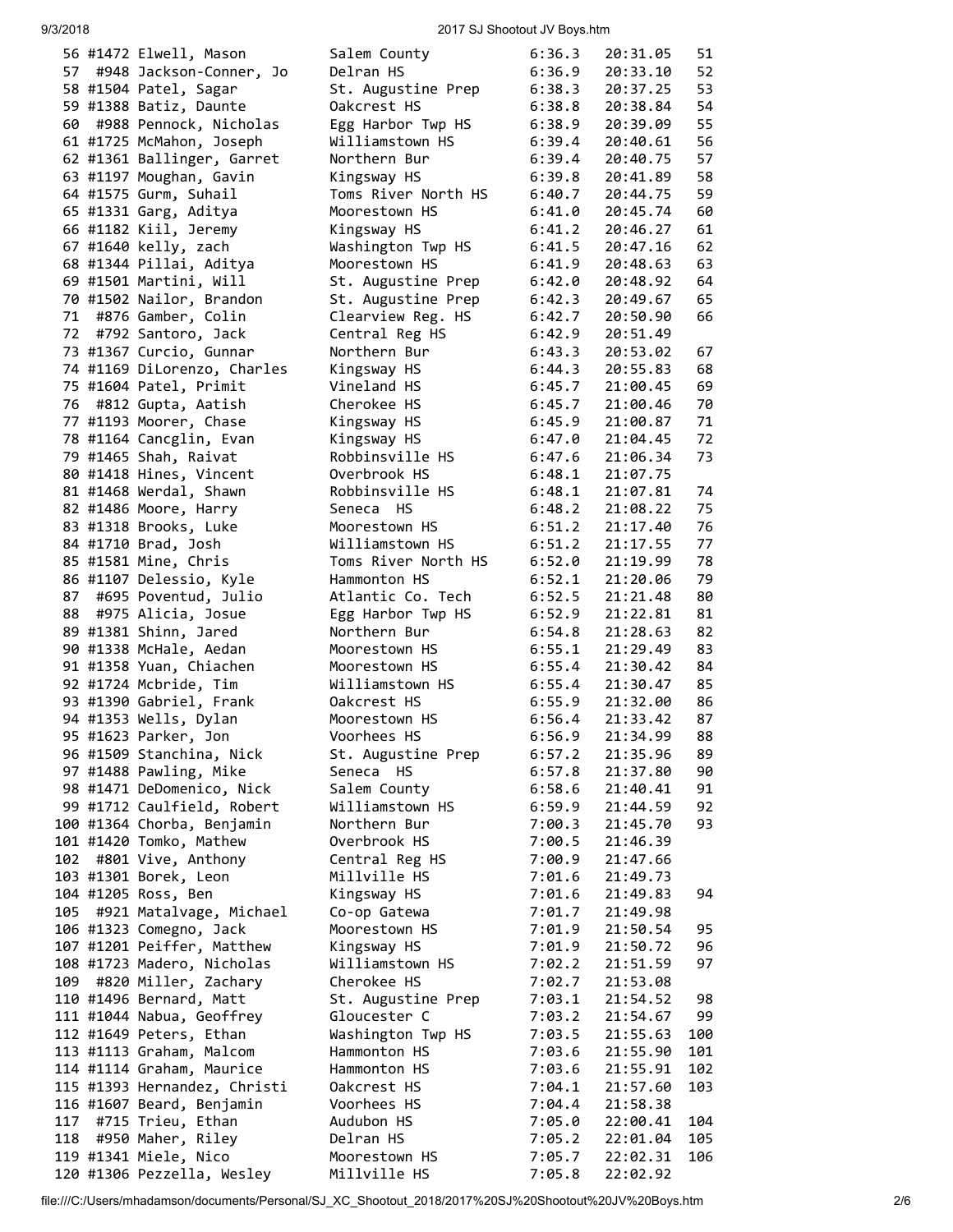### 9/3/2018 2017 SJ Shootout JV Boys.htm

|  | 121 #1214 Pecoraio, Louis                                                | L                       |
|--|--------------------------------------------------------------------------|-------------------------|
|  | 122 #937 Thrbak, Ellington                                               | C                       |
|  | 123 #1311 White, Zach                                                    | Ņ                       |
|  | 124 #873 Costello, Dylan                                                 | $\mathsf{C}$            |
|  | 125 #1510 Vicente, Nick                                                  | S                       |
|  | 126 #1625 Sommer, Kevin                                                  | ١                       |
|  |                                                                          |                         |
|  | 127 #1603 Ochoa, Issac                                                   | V                       |
|  | 128 #1650 Pinardo, River                                                 | h                       |
|  | 129 #1639 kassal, john                                                   | h                       |
|  | 130 #1492 Welsh, Devin                                                   | S                       |
|  |                                                                          | N                       |
|  | 131 #1359 Alvin, Alex<br>132 #1349 Tsai, Josh                            | M                       |
|  | 133 #1453 Mathews, Peter                                                 | R                       |
|  |                                                                          |                         |
|  | 134 #1178 Held, Jacob                                                    | K                       |
|  | 135 #1383 Troy, Ryan                                                     | N                       |
|  | 136 #1309 Sooy, Joshua                                                   | Μ                       |
|  | 137 #1391 Goodwin, Christian                                             | $\mathsf{C}$            |
|  | 138 #951 Miller, Jayson                                                  | D                       |
|  | 139 #1356 Winiarski, Arthur                                              | M                       |
|  | 140 #1190 Miller, Gavin                                                  | K                       |
|  |                                                                          |                         |
|  | 141 #1037 Doubleday, Eli                                                 | G                       |
|  | 142 #1404 Weber, Joshua                                                  | C                       |
|  | 143 #1606 Santana, Julian                                                | ١                       |
|  | 144 #872 Cohen, Zachary                                                  | $\mathsf{C}$            |
|  | 145 #1335 Lorden, Isaiah                                                 | M                       |
|  | 146 #1340 Merkx, Oliver                                                  | M                       |
|  |                                                                          | $\mathsf{R}$            |
|  | 147 #1462 Savanur, Chinmay<br>148  #946 Heisler, Luke                    | D                       |
|  |                                                                          |                         |
|  | 149 #952 Miller, Joseph                                                  | D                       |
|  | 150 #1362 Bharti, Ekansh                                                 | Ņ                       |
|  | 151 #838 Sylvester, Joey                                                 | C                       |
|  | 152 #1500 Kumaresan, Nakul                                               | $\overline{\mathsf{S}}$ |
|  | 153 #1485 Moore, Dylan                                                   | S                       |
|  | 154 #990 Rodriguez, Evon                                                 | E                       |
|  | 155 #1373 Hu, Oscar                                                      | N                       |
|  | 156 #1334 Haymore, Tj                                                    | M                       |
|  | 157 #698 Thibault, Drew                                                  | A                       |
|  | 158 #1333 Graham, Benjamin                                               | M                       |
|  |                                                                          |                         |
|  | 159 #1464 Scibilia, Lance                                                | Ŗ                       |
|  | 160 #1459 Ram, Roshan                                                    | R                       |
|  | 161 #1478 Gnadt, Liam                                                    | S                       |
|  | 162 #1394 Hood, Justin                                                   | C                       |
|  | 163 #807 Brown, Naledge                                                  | C                       |
|  | 164 #1196 Mostoller, Troy                                                | K                       |
|  | 165 #1372 Hibbert, Greg                                                  | Ņ                       |
|  | 166 #1118 Mayer, Ayden                                                   | ۲                       |
|  |                                                                          |                         |
|  | 167 #697 Sarkar, Sudeepta                                                | A                       |
|  | 168 #1024 Foley, Keith                                                   | G                       |
|  | 169 #982 Enriquez, Oscar                                                 | Е                       |
|  | 170 #689 Chase, Warriner                                                 | A                       |
|  | 171 #1451 Haegley, Bennett                                               | R                       |
|  | 172 #687 Aparicio, Edwing                                                | A                       |
|  | 173 #1398 Miller, John                                                   | C                       |
|  | 174 #704 Gatti, Samuel                                                   | A                       |
|  |                                                                          |                         |
|  | 175 #1633 DiRenzo, Anthony                                               | W                       |
|  | 176 #1596 Gregory, Daylyn                                                | ٧                       |
|  | 177 #1011 Finley, Travis                                                 | G                       |
|  |                                                                          | C                       |
|  |                                                                          |                         |
|  | 178 #900 Tappers, Aaron<br>179 #958 Stolzenberger,<br>Stolzenberger, Tyl | D                       |
|  |                                                                          | С                       |
|  |                                                                          |                         |
|  | 181 #1347 Singh, Manvir                                                  | Μ                       |
|  | 182 #1213 Ngene, Julian                                                  | L                       |
|  | 183 #1458 Porchetta, Joey                                                | R                       |
|  | 184 #1111 Gazzarra, Casey<br>185 #1330 Fung, Lemuel                      | ۲<br>Μ                  |

|     | 121 #1214 Pecoraio, Louis    | Lindenwold HS      | 7:06.1 | 22:03.56 |     |
|-----|------------------------------|--------------------|--------|----------|-----|
| 122 | #937 Thrbak, Ellington       | Cumberland Reg. HS | 7:06.1 | 22:03.83 |     |
|     | 123 #1311 White, Zach        | Millville HS       | 7:06.7 | 22:05.68 |     |
| 124 | #873 Costello, Dylan         | Clearview Reg. HS  | 7:07.1 | 22:06.67 | 107 |
|     | 125 #1510 Vicente, Nick      | St. Augustine Prep | 7:07.1 | 22:06.91 | 108 |
|     | 126 #1625 Sommer, Kevin      | Voorhees HS        | 7:08.4 | 22:10.82 |     |
|     | 127 #1603 Ochoa, Issac       | Vineland HS        | 7:09.0 | 22:12.61 | 109 |
|     | 128 #1650 Pinardo, River     | Washington Twp HS  | 7:09.1 | 22:12.99 | 110 |
|     | 129 #1639 kassal, john       | Washington Twp HS  | 7:09.6 | 22:14.45 | 111 |
|     | 130 #1492 Welsh, Devin       | Seneca HS          | 7:10.2 | 22:16.45 | 112 |
|     | 131 #1359 Alvin, Alex        | Northern Bur       | 7:10.3 | 22:16.68 | 113 |
|     | 132 #1349 Tsai, Josh         | Moorestown HS      | 7:11.2 | 22:19.55 | 114 |
|     | 133 #1453 Mathews, Peter     | Robbinsville HS    | 7:11.5 | 22:20.45 | 115 |
|     | 134 #1178 Held, Jacob        | Kingsway HS        | 7:11.8 | 22:21.48 | 116 |
|     | 135 #1383 Troy, Ryan         | Northern Bur       | 7:12.0 | 22:21.93 | 117 |
|     | 136 #1309 Sooy, Joshua       | Millville HS       | 7:12.5 | 22:23.47 |     |
|     | 137 #1391 Goodwin, Christian | Oakcrest HS        | 7:13.5 | 22:26.58 | 118 |
| 138 | #951 Miller, Jayson          | Delran HS          | 7:13.5 | 22:26.62 | 119 |
|     | 139 #1356 Winiarski, Arthur  | Moorestown HS      | 7:13.7 | 22:27.43 | 120 |
|     | 140 #1190 Miller, Gavin      | Kingsway HS        | 7:13.8 | 22:27.77 | 121 |
|     | 141 #1037 Doubleday, Eli     | Gloucester C       | 7:14.4 | 22:29.59 | 122 |
|     | 142 #1404 Weber, Joshua      | Oakcrest HS        | 7:14.7 |          | 123 |
|     |                              |                    |        | 22:30.47 |     |
|     | 143 #1606 Santana, Julian    | Vineland HS        | 7:14.9 | 22:31.18 | 124 |
|     | 144 #872 Cohen, Zachary      | Clearview Reg. HS  | 7:15.2 | 22:32.09 | 125 |
|     | 145 #1335 Lorden, Isaiah     | Moorestown HS      | 7:15.2 | 22:32.12 | 126 |
|     | 146 #1340 Merkx, Oliver      | Moorestown HS      | 7:15.6 | 22:33.13 | 127 |
|     | 147 #1462 Savanur, Chinmay   | Robbinsville HS    | 7:16.0 | 22:34.58 | 128 |
| 148 | #946 Heisler, Luke           | Delran HS          | 7:17.2 | 22:38.05 | 129 |
| 149 | #952 Miller, Joseph          | Delran HS          | 7:17.9 | 22:40.39 | 130 |
|     | 150 #1362 Bharti, Ekansh     | Northern Bur       | 7:19.0 | 22:43.91 | 131 |
| 151 | #838 Sylvester, Joey         | Clayton HS         | 7:22.2 | 22:53.60 |     |
|     | 152 #1500 Kumaresan, Nakul   | St. Augustine Prep | 7:23.8 | 22:58.84 | 132 |
|     | 153 #1485 Moore, Dylan       | Seneca HS          | 7:24.7 | 23:01.64 | 133 |
| 154 | #990 Rodriguez, Evon         | Egg Harbor Twp HS  | 7:25.2 | 23:03.09 | 134 |
|     | 155 #1373 Hu, Oscar          | Northern Bur       | 7:25.9 | 23:05.36 | 135 |
|     | 156 #1334 Haymore, Tj        | Moorestown HS      | 7:26.1 | 23:05.83 | 136 |
| 157 | #698 Thibault, Drew          | Atlantic Co. Tech  | 7:26.2 | 23:06.26 | 137 |
|     | 158 #1333 Graham, Benjamin   | Moorestown HS      | 7:26.8 | 23:08.01 | 138 |
|     | 159 #1464 Scibilia, Lance    | Robbinsville HS    | 7:27.9 | 23:11.50 | 139 |
|     | 160 #1459 Ram, Roshan        | Robbinsville HS    | 7:28.7 | 23:14.05 | 140 |
|     | 161 #1478 Gnadt, Liam        | Seneca HS          | 7:29.2 | 23:15.33 | 141 |
|     | 162 #1394 Hood, Justin       | Oakcrest HS        | 7:30.9 | 23:20.88 | 142 |
| 163 | #807 Brown, Naledge          | Cherokee HS        | 7:31.1 | 23:21.49 |     |
|     | 164 #1196 Mostoller, Troy    | Kingsway HS        | 7:32.6 | 23:26.02 | 143 |
|     | 165 #1372 Hibbert, Greg      | Northern Bur       | 7:33.6 | 23:29.02 | 144 |
|     | 166 #1118 Mayer, Ayden       | Hammonton HS       | 7:33.6 | 23:29.15 | 145 |
| 167 | #697 Sarkar, Sudeepta        | Atlantic Co. Tech  | 7:33.7 | 23:29.55 | 146 |
|     | 168 #1024 Foley, Keith       | Gloucester City HS | 7:34.6 | 23:32.23 |     |
| 169 | #982 Enriquez, Oscar         | Egg Harbor Twp HS  | 7:34.7 | 23:32.64 | 147 |
| 170 | #689 Chase, Warriner         | Atlantic Co. Tech  | 7:34.9 | 23:33.07 | 148 |
|     | 171 #1451 Haegley, Bennett   | Robbinsville HS    | 7:35.8 | 23:35.93 | 149 |
| 172 | #687 Aparicio, Edwing        | Atlantic Co. Tech  | 7:37.8 | 23:42.16 | 150 |
|     | 173 #1398 Miller, John       | Oakcrest HS        | 7:37.9 | 23:42.49 | 151 |
| 174 | #704 Gatti, Samuel           | Audubon HS         | 7:38.5 | 23:44.37 | 152 |
|     | 175 #1633 DiRenzo, Anthony   | Washington Twp HS  | 7:38.7 | 23:44.88 |     |
|     | 176 #1596 Gregory, Daylyn    | Vineland HS        | 7:40.9 | 23:51.69 | 153 |
|     | 177 #1011 Finley, Travis     | Gloucester C       | 7:41.4 | 23:53.34 |     |
| 178 | #900 Tappers, Aaron          | Collingswood HS    | 7:46.6 | 24:09.44 | 154 |
| 179 | #958 Stolzenberger, Tyl      | Delran HS          | 7:48.0 | 24:13.93 | 155 |
| 180 | #941 Casale, Dean            | Delran HS          | 7:48.1 | 24:14.05 | 156 |
|     | 181 #1347 Singh, Manvir      | Moorestown HS      | 7:51.0 | 24:23.35 | 157 |
|     | 182 #1213 Ngene, Julian      | Lindenwold HS      | 7:53.4 | 24:30.79 |     |
|     | 183 #1458 Porchetta, Joey    | Robbinsville HS    | 7:53.8 | 24:31.83 | 158 |
|     | 184 #1111 Gazzarra, Casey    | Hammonton HS       | 7:55.1 | 24:35.95 | 159 |
|     | 185 #1330 Fung, Lemuel       | Moorestown HS      | 7:55.5 | 24:37.11 | 160 |
|     |                              |                    |        |          |     |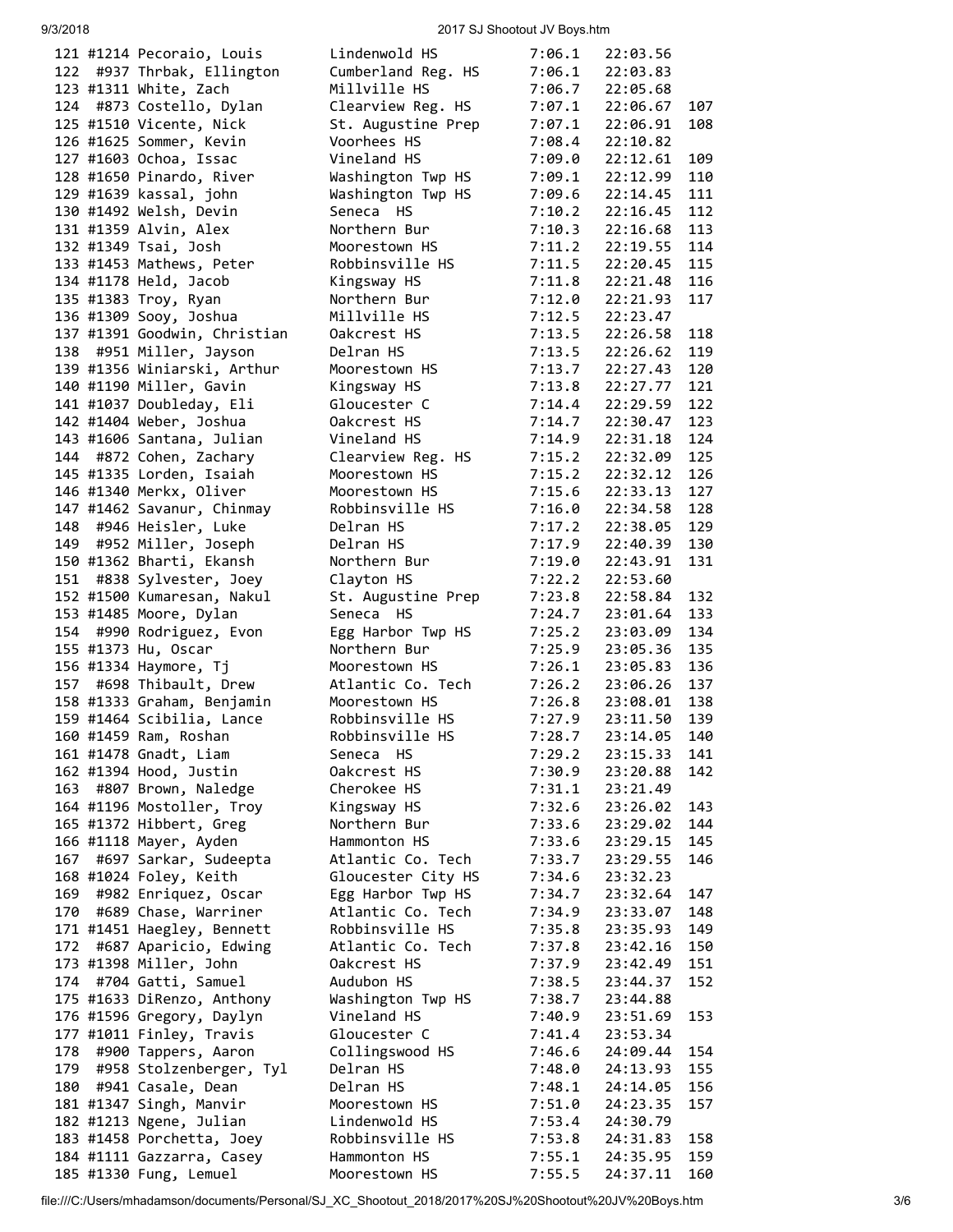# 9/3/2018 2017 SJ Shootout JV Boys.htm

|     | 186 #1419 Roepke, Isaiah     | Overbrook HS        | 7:55.5  | 24:37.21 |     |
|-----|------------------------------|---------------------|---------|----------|-----|
|     | 187 #1119 McFerren, Josh     | Hammonton HS        | 7:56.1  | 24:39.17 | 161 |
|     | 188 #1316 Blank, Nicholas    | Moorestown HS       | 7:56.1  | 24:39.20 | 162 |
|     | 189 #1384 Zdybel, Jonathan   | Northern Bur        | 7:56.4  | 24:40.11 | 163 |
|     | 190 #1490 Rosenthal, Ryan    | Seneca HS           | 7:56.6  | 24:40.45 | 164 |
|     | 191 #1474 Moore, Ivan        | Salem County        | 7:57.3  | 24:42.70 | 165 |
| 192 | #707 Lopez, Marco            | Audubon HS          | 7:58.6  | 24:46.83 | 166 |
|     | 193 #1369 Diaz, Richard      | Northern Bur        | 8:03.7  | 25:02.69 | 167 |
|     | 194 #1600 Mattieucci, Joe    | Vineland HS         | 8:05.1  | 25:06.93 | 168 |
| 195 | #889 Basiaga, Erik           | Collingswood HS     | 8:05.6  | 25:08.65 | 169 |
|     | 196 #1038 Harrison-Love, Ian | Gloucester C        | 8:05.8  | 25:09.06 | 170 |
|     | 197 #1483 Mehigan, Hayden    | Seneca HS           | 8:05.8  | 25:09.15 |     |
| 198 | #883 McCarty, Michael        | Clearview Reg. HS   | 8:09.0  | 25:19.13 | 171 |
|     | 199 #1165 Carlisle, Sean     | Kingsway HS         | 8:10.8  | 25:24.70 | 172 |
|     | 200 #1473 Iveson, Robert     | Salem County        | 8:11.1  | 25:25.55 | 173 |
|     | 201 #1122 Montemurro, Andrew | Hammonton HS        | 8:13.0  | 25:31.60 |     |
| 202 | #691 Gonzalez, Elijah        | Atlantic Co. Tech   | 8:24.1  | 26:06.13 | 174 |
|     | 203 #1586 Riordan, Kyle      | Toms River North HS | 8:26.9  | 26:14.77 | 175 |
| 204 | #894 Havens, Matt            | Collingswood HS     | 8:29.0  | 26:21.27 | 176 |
|     | 205 #1052 Torres, Louis      | Gloucester C        | 8:29.3  | 26:22.32 | 177 |
| 206 | #901 Zou, Victor             | Collingswood HS     | 8:31.3  | 26:28.34 | 178 |
| 207 | #985 Makres, William         | Egg Harbor Twp HS   | 8:31.3  | 26:28.36 | 179 |
|     | 208 #1015 Schmid, Michael    | Gloucester C        | 8:40.6  | 26:57.40 |     |
| 209 | #947 Hunter, Braydon         | Delran HS           | 8:40.8  | 26:57.93 | 180 |
|     | 210 #1475 Seykot, Adam       | Salem County        | 8:41.8  | 27:01.14 | 181 |
|     | 211 #1387 Baldi, Jack        | Oakcrest HS         | 8:42.0  | 27:01.54 | 182 |
|     | 212 #1040 Labutong, Justin   | Gloucester C        | 8:42.4  | 27:02.81 | 183 |
| 213 | #836 Freeman, Jon            | Clayton HS          | 8:46.4  | 27:15.19 |     |
| 214 | #688 Bator, Jason            | Atlantic Co. Tech   | 8:47.5  | 27:18.83 | 184 |
|     | 215 #1434 Morris, Jake       | Pitman HS           | 8:48.4  | 27:21.49 |     |
| 216 | #706 Limbaga, Neil           | Audubon HS          | 8:51.5  | 27:31.19 | 185 |
|     | 217 #1386 Baglivo, Mychal    | Oakcrest HS         | 8:51.5  | 27:31.31 | 186 |
|     | 218 #1115 Handzus, Alex      | Hammonton HS        | 8:53.6  | 27:37.80 |     |
| 219 | #713 Smeltzer, Mark          | Audubon HS          | 8:54.5  | 27:40.57 | 187 |
|     | 220 #1389 Carr, Timothy      | Oakcrest HS         | 9:07.6  | 28:21.17 | 188 |
| 221 | #892 Eimer, Nick             | Collingswood HS     | 9:23.3  | 29:09.91 | 189 |
|     | 222 #1400 Ragan, Anthony     | Oakcrest HS         | 9:31.5  | 29:35.37 | 190 |
| 223 | #898 Plianthos, Joseph       | Collingswood HS     | 9:34.3  | 29:44.01 | 191 |
| 224 | #955 Shanahan, Connor        | Delran HS           | 9:34.8  | 29:45.77 | 192 |
| 225 | #918 Evangelist, Peter       | Co-op Gatewa        | 10:00.4 | 31:05.11 |     |
| 226 | #953 Nehila, Zach            | Delran HS           | 10:15.0 | 31:50.71 | 193 |
|     | 227 #1020 Barron, Shane      | Gloucester City HS  | 10:24.0 | 32:18.53 |     |
|     | 228 #1285 Chaney, Atom       | Mater Dei Prep      | 10:41.5 | 33:12.79 |     |
|     | 229 #1014 Polo, Anthony      | Gloucester C        | 13:00.3 | 40:24.00 |     |
|     |                              |                     |         |          |     |

Team Scores

| Rank Team                 | Total | $\mathbf{1}$ | $2^{\sim}$ | 3  | 4  | 5. | *6 | $*7$ | *8 | *9 |
|---------------------------|-------|--------------|------------|----|----|----|----|------|----|----|
| 1 Kingsway HS A           | 25    | $\mathbf{1}$ | 3          | 5. | 7  | 9  |    |      |    |    |
| Total Time: 1:31:43.06    |       |              |            |    |    |    |    |      |    |    |
| 18:20.62<br>Average:      |       |              |            |    |    |    |    |      |    |    |
| 2 Kingsway HS B           | 70    | 11           | 12         | 14 | 16 | 17 |    |      |    |    |
| Total Time: 1:34:31.02    |       |              |            |    |    |    |    |      |    |    |
| 18:54.21<br>Average:      |       |              |            |    |    |    |    |      |    |    |
| 3 Cherokee HS A           | 89    | $2^{\circ}$  | 13         | 15 | 29 | 30 |    |      |    |    |
| Total Time:<br>1:35:22.62 |       |              |            |    |    |    |    |      |    |    |
| 19:04.53<br>Average:      |       |              |            |    |    |    |    |      |    |    |
| 4 Kingsway HS C           | 142   | 19           | 22         | 31 | 34 | 36 |    |      |    |    |
| Total Time: 1:38:29.56    |       |              |            |    |    |    |    |      |    |    |
| 19:41.92<br>Average:      |       |              |            |    |    |    |    |      |    |    |
| 5 Voorhees HS A           | 159   | 21           | 23         | 24 | 43 | 48 |    |      |    |    |
| Total Time:<br>1:39:03.43 |       |              |            |    |    |    |    |      |    |    |
| 19:48.69<br>Average:      |       |              |            |    |    |    |    |      |    |    |
| 6 Moorestown HS A         | 208   | 37           | 40         | 42 | 44 | 45 |    |      |    |    |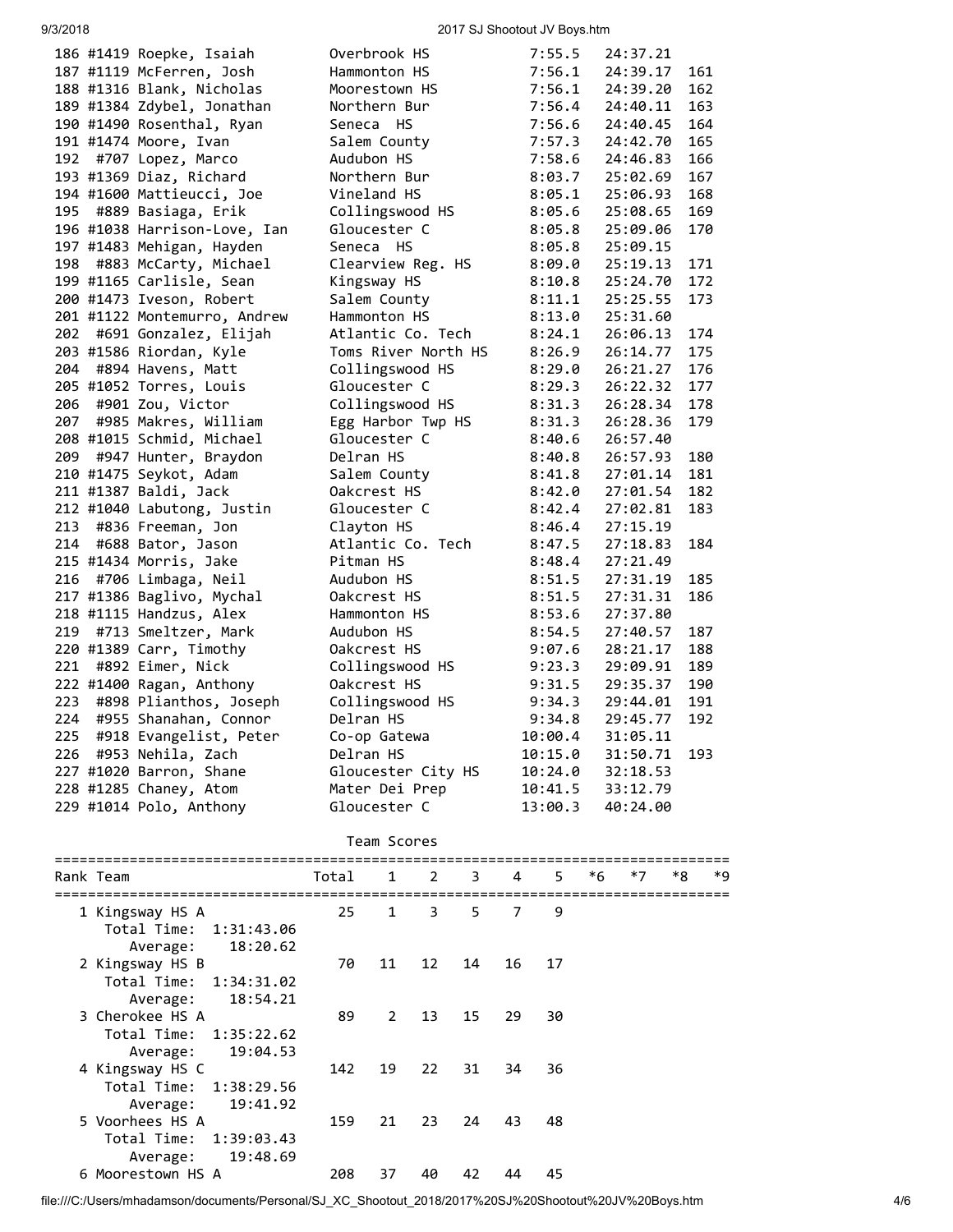| Total Time:<br>1:41:08.55                      |     |     |     |     |     |     |  |
|------------------------------------------------|-----|-----|-----|-----|-----|-----|--|
| 20:13.71<br>Average:                           |     |     |     |     |     |     |  |
| 7 Robbinsville HS A                            | 224 | 18  | 20  | 39  | 73  | 74  |  |
| Total Time:<br>1:40:42.06                      |     |     |     |     |     |     |  |
| 20:08.42<br>Average:                           |     |     |     |     |     |     |  |
| 8 Washington Twp HS A                          | 241 | 25  | 26  | 28  | 62  | 100 |  |
| Total Time:<br>1:41:56.81                      |     |     |     |     |     |     |  |
| 20:23.37<br>Average:                           |     |     |     |     |     |     |  |
| 9 Moorestown HS B                              | 265 | 46  | 47  | 49  | 60  | 63  |  |
| Total Time:<br>1:42:42.44                      |     |     |     |     |     |     |  |
| 20:32.49<br>Average:                           |     |     |     |     |     |     |  |
| 10 Egg Harbor Twp HS A                         | 282 | 4   | 8   | 55  | 81  | 134 |  |
| Total Time:<br>1:42:06.93                      |     |     |     |     |     |     |  |
| Average:<br>20:25.39                           |     |     |     |     |     |     |  |
| 11 Kingsway HS D                               | 296 | 38  | 58  | 61  | 68  | 71  |  |
| Total Time:<br>1:43:30.03                      |     |     |     |     |     |     |  |
| 20:42.01<br>Average:                           |     |     |     |     |     |     |  |
| 12 Williamstown HS A                           | 337 | 27  | 56  | 77  | 85  | 92  |  |
| Total Time:<br>1:45:00.90                      |     |     |     |     |     |     |  |
| 21:00.18<br>Average:<br>13 Toms River North HS |     |     |     |     |     | 175 |  |
| Total Time:<br>1:46:52.19                      | 351 | 6   | 33  | 59  | 78  |     |  |
| 21:22.44                                       |     |     |     |     |     |     |  |
| Average:<br>14 St. Augustine Prep A            | 369 | 53  | 64  | 65  | 89  | 98  |  |
| Total Time:<br>1:45:46.32                      |     |     |     |     |     |     |  |
| 21:09.27<br>Average:                           |     |     |     |     |     |     |  |
| 15 Northern Burlington Reg A                   | 412 | 57  | 67  | 82  | 93  | 113 |  |
| Total Time: 1:47:04.78                         |     |     |     |     |     |     |  |
| 21:24.96<br>Average:                           |     |     |     |     |     |     |  |
| 16 Moorestown HS<br>C                          | 425 | 76  | 83  | 84  | 87  | 95  |  |
| Total Time:<br>1:47:41.27                      |     |     |     |     |     |     |  |
| 21:32.26<br>Average:                           |     |     |     |     |     |     |  |
| 17 Hammonton HS A                              | 437 | 10  | 79  | 101 | 102 | 145 |  |
| Total Time:<br>1:47:23.51                      |     |     |     |     |     |     |  |
| 21:28.71<br>Average:                           |     |     |     |     |     |     |  |
| 18 Seneca HS A                                 | 445 | 35  | 75  | 90  | 112 | 133 |  |
| Total Time:<br>1:48:06.59                      |     |     |     |     |     |     |  |
| 21:37.32<br>Average:                           |     |     |     |     |     |     |  |
| 19 Oakcrest HS A                               | 484 | 54  | 86  | 103 | 118 | 123 |  |
| 1:49:05.49<br>Total Time:                      |     |     |     |     |     |     |  |
| Average:<br>21:49.10                           |     |     |     |     |     |     |  |
| 20 Kingsway HS E                               | 499 | 72  | 94  | 96  | 116 | 121 |  |
| Total Time:<br>1:49:34.25                      |     |     |     |     |     |     |  |
| 21:54.85<br>Average:                           |     |     |     |     |     |     |  |
| 21 Clearview Reg. HS                           | 501 | 32  | 66  | 107 | 125 | 171 |  |
| Total Time:<br>1:50:44.93                      |     |     |     |     |     |     |  |
| Average:<br>22:08.99                           |     |     |     |     |     |     |  |
| 22 Delran HS A                                 | 535 | 52  | 105 | 119 | 129 | 130 |  |
| Total Time:<br>1:50:19.21                      |     |     |     |     |     |     |  |
| Average:<br>22:03.84                           |     |     |     |     |     |     |  |
| 23 Moorestown HS D                             | 593 | 106 | 114 | 120 | 126 | 127 |  |
| Total Time:<br>1:51:54.54                      |     |     |     |     |     |     |  |
| Average:<br>22:22.91                           |     |     |     |     |     |     |  |
| 24 Vineland HS                                 | 623 | 69  | 109 | 124 | 153 | 168 |  |
| Total Time:<br>1:54:42.86                      |     |     |     |     |     |     |  |
| Average:<br>22:56.58                           |     |     |     |     |     |     |  |
| 25 Atlantic Co. Tech A                         | 661 | 80  | 137 | 146 | 148 | 150 |  |
| Total Time:<br>1:55:12.52                      |     |     |     |     |     |     |  |
| 23:02.51<br>Average:                           |     |     |     |     |     |     |  |
| 26 Salem County Vo-Tech                        | 661 | 51  | 91  | 165 | 173 | 181 |  |
| Total Time:<br>1:59:20.85                      |     |     |     |     |     |     |  |
| 23:52.17<br>Average:                           |     |     |     |     |     |     |  |
| 27 Robbinsville HS B<br>Total Time:            | 671 | 115 | 128 | 139 | 140 | 149 |  |
| 1:54:56.51<br>22:59.31                         |     |     |     |     |     |     |  |
| Average:                                       |     |     |     |     |     |     |  |